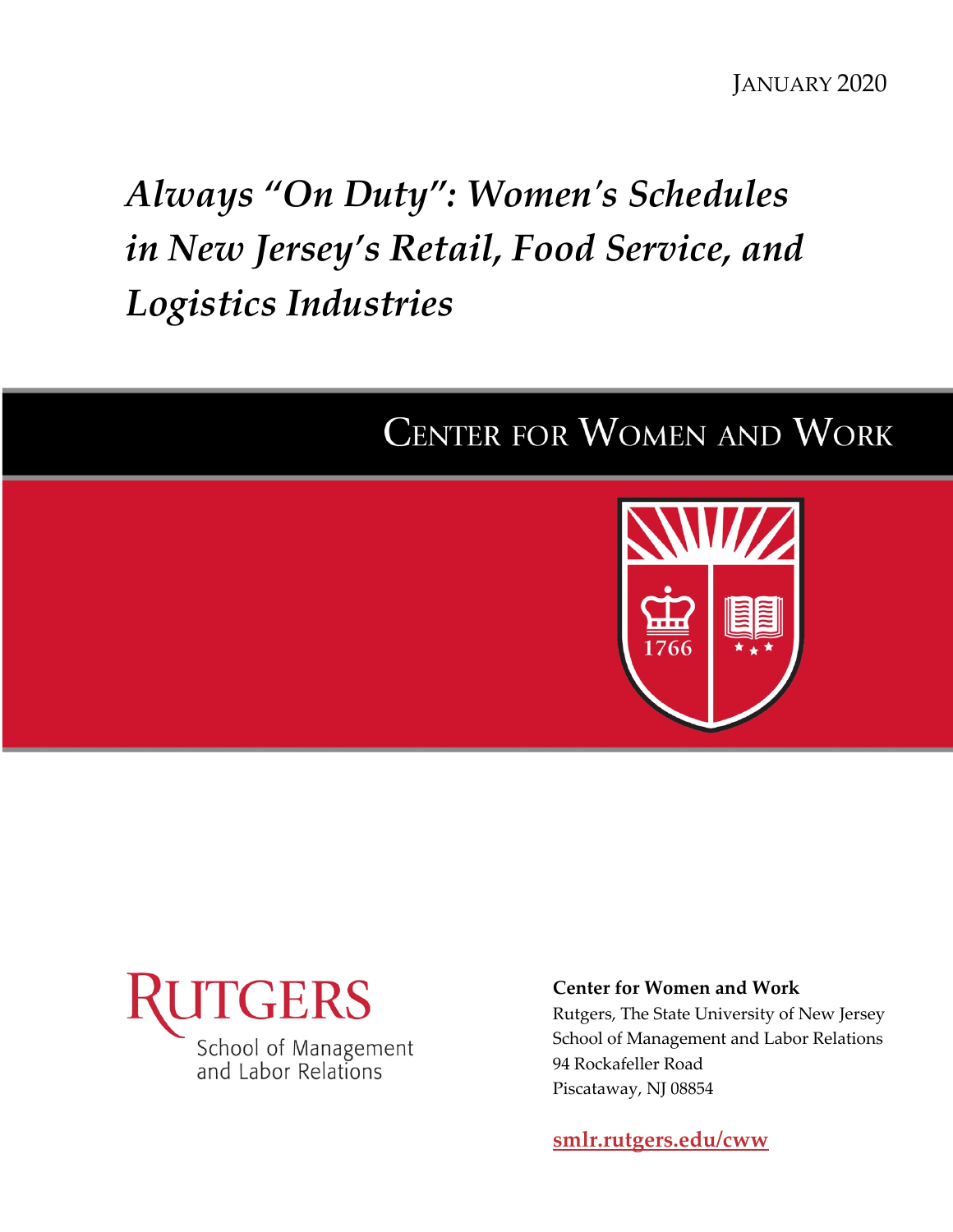Unpredictable and unstable scheduling, a ubiquitous feature of jobs in retail, food service, hospitality, and logistics, negatively affects women and their families. While both men and women are employed in these sectors, unstable scheduling further marginalizes women who already experience gender-based economic disadvantages. Women in the service sector earn less than men, and mothers experience an even greater wage differential, often referred to as the "mommy tax." Women's identities intersect with unstable scheduling practices in ways that exacerbate these issues. Precarious scheduling practices also make women more susceptible to sexual harassment and workplace bullying. These problems are amplified for women of color (Schneider & Harknett, 2019).

This report presents findings from focus groups of women who work in sectors known for having unstable scheduling. We focus on the intersection of scheduling with caregiving, stress and health, bullying and harassment, and economic security. Focus group participants – who were predominantly women of color – also tended to be members of households in which parents and adult children all struggled with non-standard and unpredictable schedules, leading to weekly conflict when trying to coordinate childcare for the youngest children in the household. Single women attending college who participated in the focus groups also expressed high levels of work-life conflict because they could not limit their shifts to days in which they were free from classes. Our study contributes to the growing literature on fair scheduling by probing deeper into the relationships between women and their supervisors in order to understand the process of requesting time off and negotiating work shifts.

Our focus groups also captured the ways in which unstable schedules have adverse economic effects. First, women experience economic instability through their paychecks because they are unable to plan and budget when the number of hours they work each week changes dramatically. Second, women have more difficulty completing degree programs because they must maintain open availability for their employers. Women in our study said they were scolded for having one or two days per week that they were consistently unavailable, making it impossible to schedule classes or to study. Third, managers and supervisors use their authority over schedules to pressure women into accepting a culture of bullying and sexual harassment.

#### **Service Work and Scheduling**

Nearly 850,000 people work in New Jersey's retail and hospitality sector and 48 percent of those workers are women (BLS, 2018). According to New Jersey Department of Labor projections, jobs in this sector will increase by 20 percent from 2014 to 2024. While these jobs are growing in number, they do not provide workers with economic security. Hourly jobs in retail and hospitality are often characterized by high turnover, no health or retirement benefits, and limited opportunities for advancement. These sectors are also where nonstandard and unstable scheduling practices are the most prevalent.

There is also growing concern that scheduling practices may have a role in perpetuating racial inequality. A recent national survey of unstable shift work highlighted the higher prevalence of unfair scheduling for workers of color (Schneider & Harknett, 2019). Of all demographic groups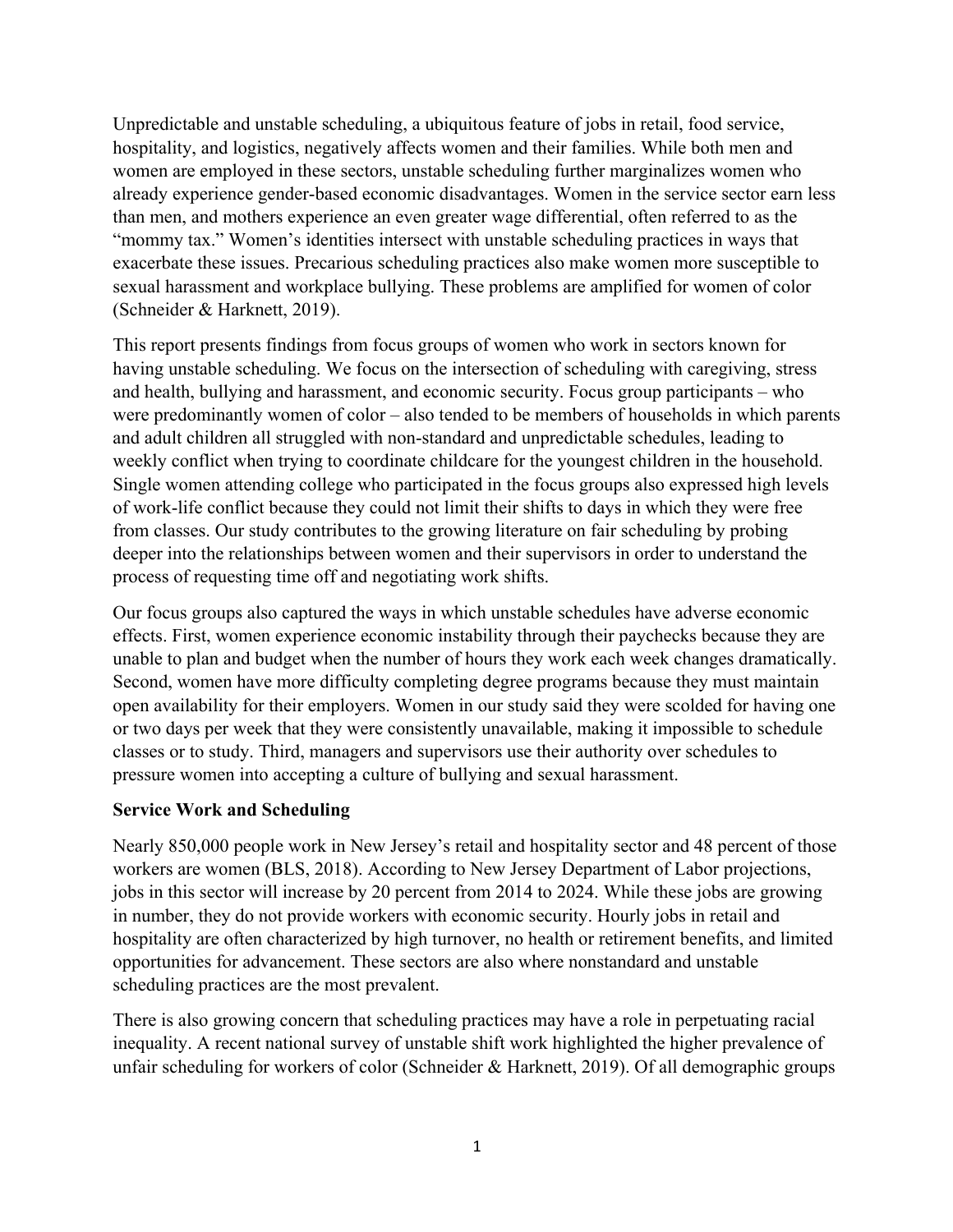studied, women of color were found to have the most unstable and unpredictable schedules, leading to household economic insecurity, hunger, and other negative outcomes.

Unstable scheduling, also referred to as unfair scheduling, is an umbrella term for a number of practices that improve flexibility for employers but can have negative consequences for workers. "Just-in-time scheduling," also called irregular work scheduling, refers to setting up different days and shifts each week so that workers do not have dependable days off (Golden, 2015; Henly et al., 2006). In some cases, an employee must leave open their availability and call in each day to find out if they should report to work, called "on-call" scheduling (Golden, 2015). "Mock" scheduling is the practice of frequently changing or modifying a schedule after it has been officially posted. It also refers to systematic efforts to deny employee requests for time off, contradicting official policies for paid time off and sick time (Halpin, 2015). Workers are also required to disregard official schedules when they are asked to work late or to change their shift times at the last minute. Employees can also be asked to close a store at a very late hour and then report to work very early in the morning, referred to as "clopening," leaving only a few hours to rest.

Workers also experience fluctuations in the number of hours they are scheduled to work each week because labor hours are allocated based on demand. "Just in time" scheduling uses software to generate schedules estimated on previous years' sales and other variables. "Just in time" scheduling is not only problematic for workers who need consistent hours to pay their bills, but also for managers who might want to accommodate workers' needs but are confined to the limits of scheduling software (Lambert & Henly, 2010). In addition, "open availability" refers to when workers must have availability surpassing the part-time hours that they usually work in order to remain in good standing. If workers do not comply, they may be allocated fewer hours or more shifts that are inconvenient (Alvarez, 2019; Sen & Razza, 2015).

Workers who earn wages within the warehouses of the logistics industry often find themselves living with both unpredictable work hours and "perma-temp" status making their employment particularly precarious. Perma-temps are hired and paid by a temporary agency, and are employed at one job site for several months or even years but will not enjoy the benefits and protections of a permanent employee. Initially, temp workers are asked to report to an agency to be assigned to a job site, but workers do not know where they are going or the type of the work they will be doing. Once they have a job placement, they are reluctant to protest poor working conditions because they want to become a permanent salaried employee. Prior surveys suggest that nearly 46 percent of temporary help agency workers would prefer a traditional work arrangement but are trapped in temp work (Padin, 2019).

Many businesses are experimenting with improving scheduling practices. For example, Aeropostale, Carter's, David's Tea, Disney, PacSun, and Zumiez have ended the practice of "oncall" scheduling in their stores. The Gap, Inc. received attention for offering employees fixed schedules with a guaranteed minimum number of hours. The Gap worked with researchers to pilot a stable-scheduling experiment in some of its stores. Workers were given a 14-day advance notice of their schedules and a guarantee of 20 hours per week. They were also provided a digital app that helped them to switch shifts with another coworker. As a result of these policies, median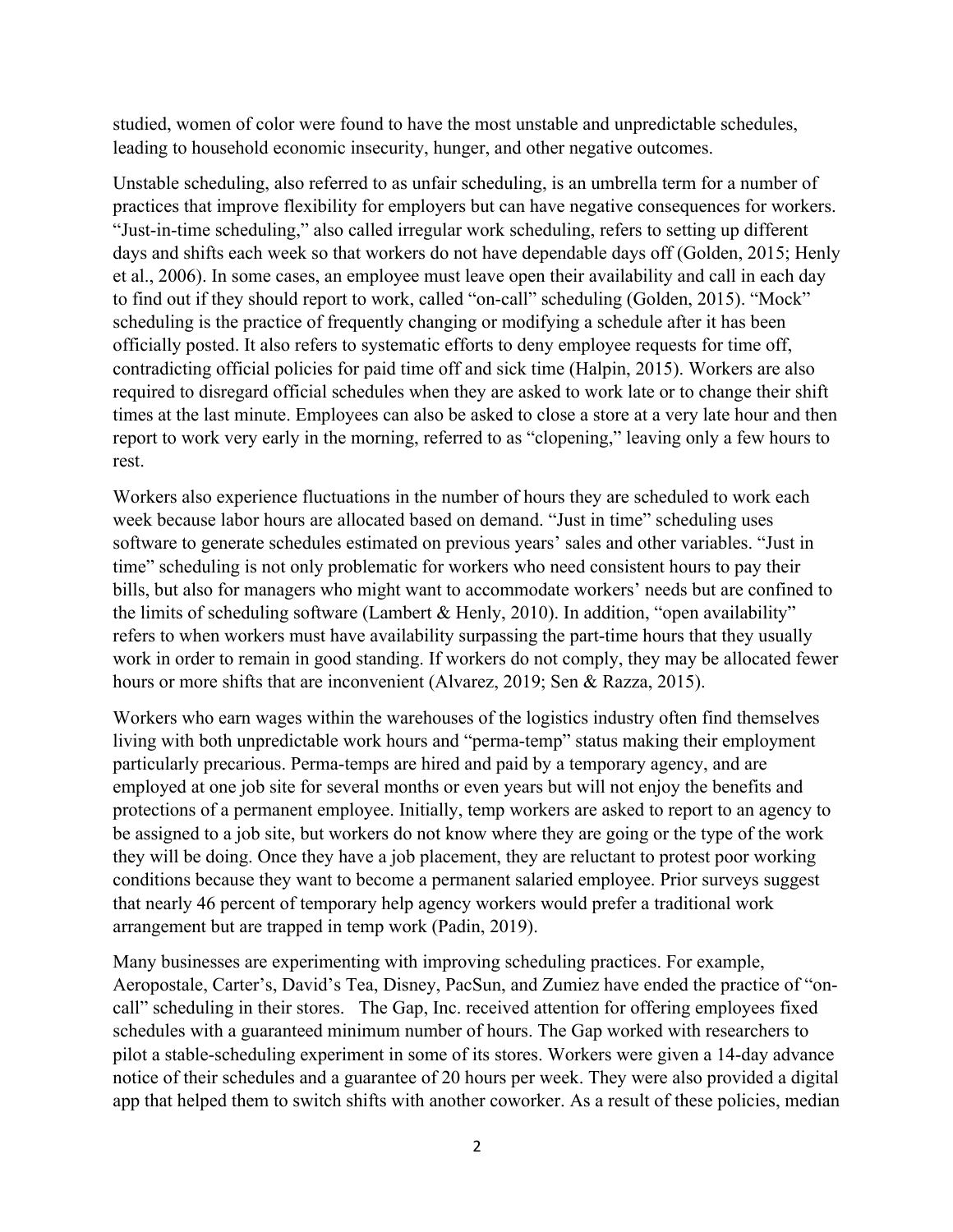sales increased, labor productivity increased, and most associates received their requested number of hours (Williams et. al., 2018).

# **Project Design**

In the summer and fall of 2019, the Center for Women and Work partnered with Make the Road New Jersey, United4Respect, and New Labor to convene 5 focus groups of 6-8 women each in New Jersey. We targeted women who were employed in some of the sectors most commonly associated with unfair scheduling: food service, retail, and logistics. Logistics coordinates goods and materials between different points on their way to market and involves packaging, transporting, and inventorying goods in warehouses. Some women in our sample were currently employed, others reflected on prior jobs. Three focus groups were conducted in English and two were conducted in Spanish by a bilingual staff member. Participants received \$50 gift cards for their participation.

We asked questions about advance notice of work schedules and the frequency with which schedules changed. We also focused on the intersection of unstable schedules with key areas that included caregiving, health, harassment, and economic security. Additionally, we spent time discussing strategies that women used to negotiate their preferred schedules with supervisors. We also asked about other techniques women used to remedy a bad schedule, including collaborations with co-workers.

We recorded and transcribed the interviews in English and Spanish. Then we analyzed the data using the qualitative software NVivo to identify and extract salient themes. The Rutgers University Institutional Review Board approved this research.

# **Findings**

# *Caregiving and Unpredictable Schedules*

For participants working in retail and food service, schedules were generally posted in two-week intervals with only a few days' notice. Because shifts and days worked changed dramatically from week to week, workers had little notice to coordinate with other family members about childcare, transportation, and other important appointments. This situation represents an "impossible choice" in which workers cannot comply with the requirements of their employers but face retaliation or termination if they directly challenge these policies (Alvarez et. al. 2019). In general, participants found trying to maintain availability for their employer and juggling their responsibilities to be very distressing. Several women in our focus groups were caring for disabled family members. One participant described needing to coordinate schedules with her mother to take care of her father, who suffered from a long-term chronic illness. Without advance notice of her schedule she needed to call out of work frequently:

*"…so sometimes it's kind of tricky to work around that because I have to help out with stuff. Because obviously, my mom can't just be lifting him and everything. I actually got*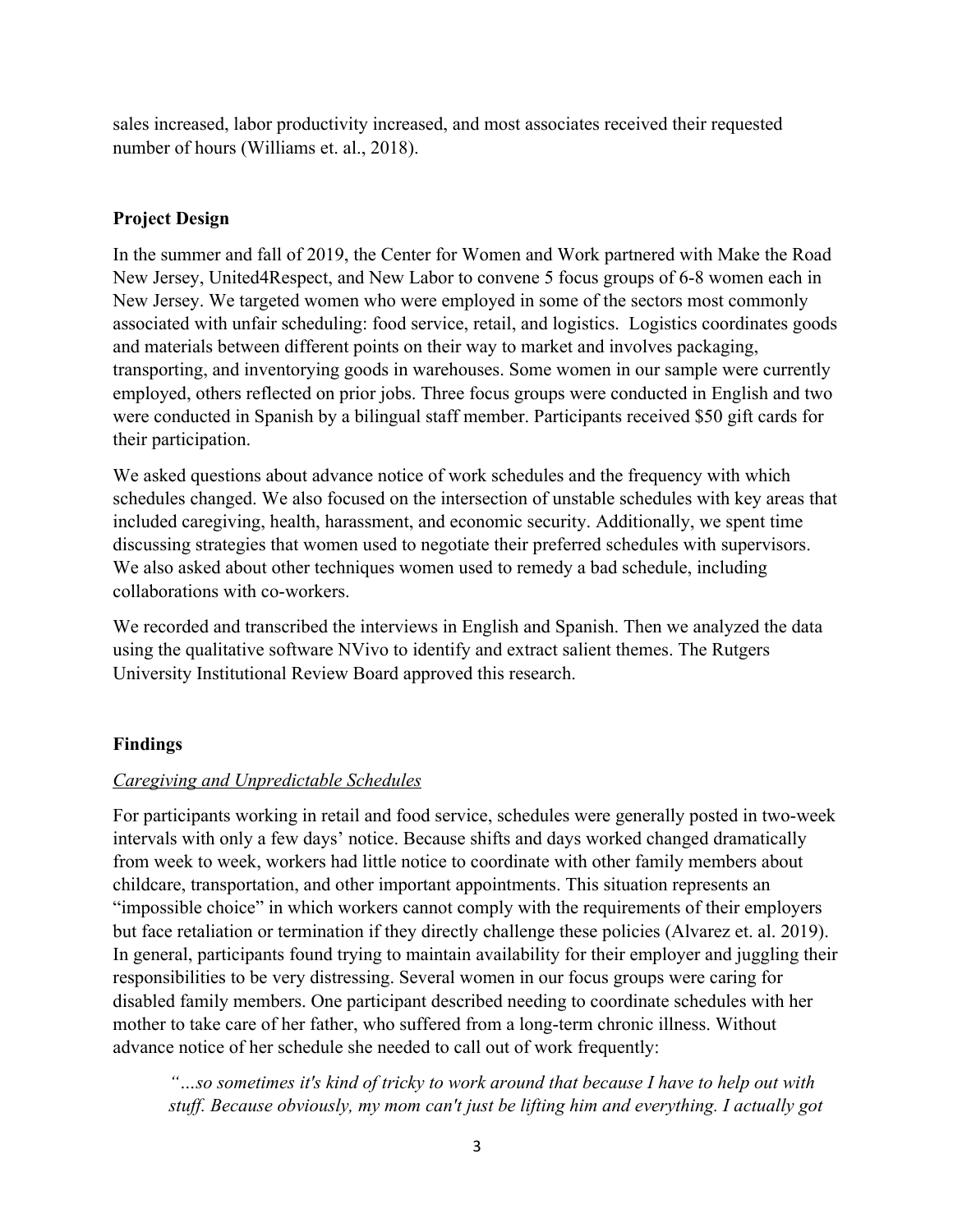*fired at one point, because I kept calling out ... Because I was just having a lot of problems at home taking care of my dad.."*

One of the participants, a Latina in her early 20's, said that she was forced to call out from her shift because her mother, also employed in a "just-in-time" scheduling job, was scheduled to work at the same time and no one would be home to watch her 1-year-old brother. Usually the family had a babysitter but the babysitter was not able to work at the last minute.

*"I have a one-year-old brother, and I remember I called out because I had to watch him, nobody was there and they were like, 'Oh, well where's your mom?' They were like fighting with me over the phone and I'm like, 'You're not about to do this.' I hung up. I was like, 'Listen, I'm not coming in.' I had to watch my brother, my family comes first no matter what."*

Without advance notice of her schedule, another participant discussed how she coordinated with her sister to take care of her mother.

*"I had to leave early to rush my mom to the emergency room a couple of times, which is to say, she's got a lot of health issues and stuff. But yeah, after surgeries, my sister and I were kind of like, she lives like 45 minutes away from us so we have to kind of figure out, okay, well, mom needs help she can't move her arms right now so she'll hang out with you for three days and then she'll come back to my house. She lives with me mostly."*

The limited notice caused by "just in time" scheduling created hardships for all of the participants. However, participants from the logistics industry (mostly Latinas who spoke English as a second language) experienced greater precarity with their schedules. Most worked as "perma-temps" for temporary agencies that sent them to work at varying locations. They did not know how long the assignment would be, so it was difficult to coordinate childcare or health appointments. Inevitably, this meant that women would need to call out or leave work early to attend an existing appointment. Their supervisors would often respond by sending the women back to the referring agency.

*"When someone leaves early or takes off from work for an appointment or to take their kids to the doctor, you run the risk that you will not be sent again to the company, you will no longer be a 'regular' at the company and you have to start all over again. You have to go back to the agency and wait from 5 AM to see what work is available for you."*

Retail and food service workers also expressed difficulty when trying to exert control over their schedules, and when they were forced to call out, they said their manager would retaliate against them.

*"I'm always good with not calling out because I know the consequences that will come up. Either my hours will be cut by one day, which is about 8 hours, so that's why I try not to. So usually I'll work about 25 hours, so if I call out one day because of a family emergency I can lose one of the weekend shifts; they just do it just to show me that you can't call out. And it does affect me because I need that money to pay bills. And when I tell them that, they were like oh the schedule's already made…"*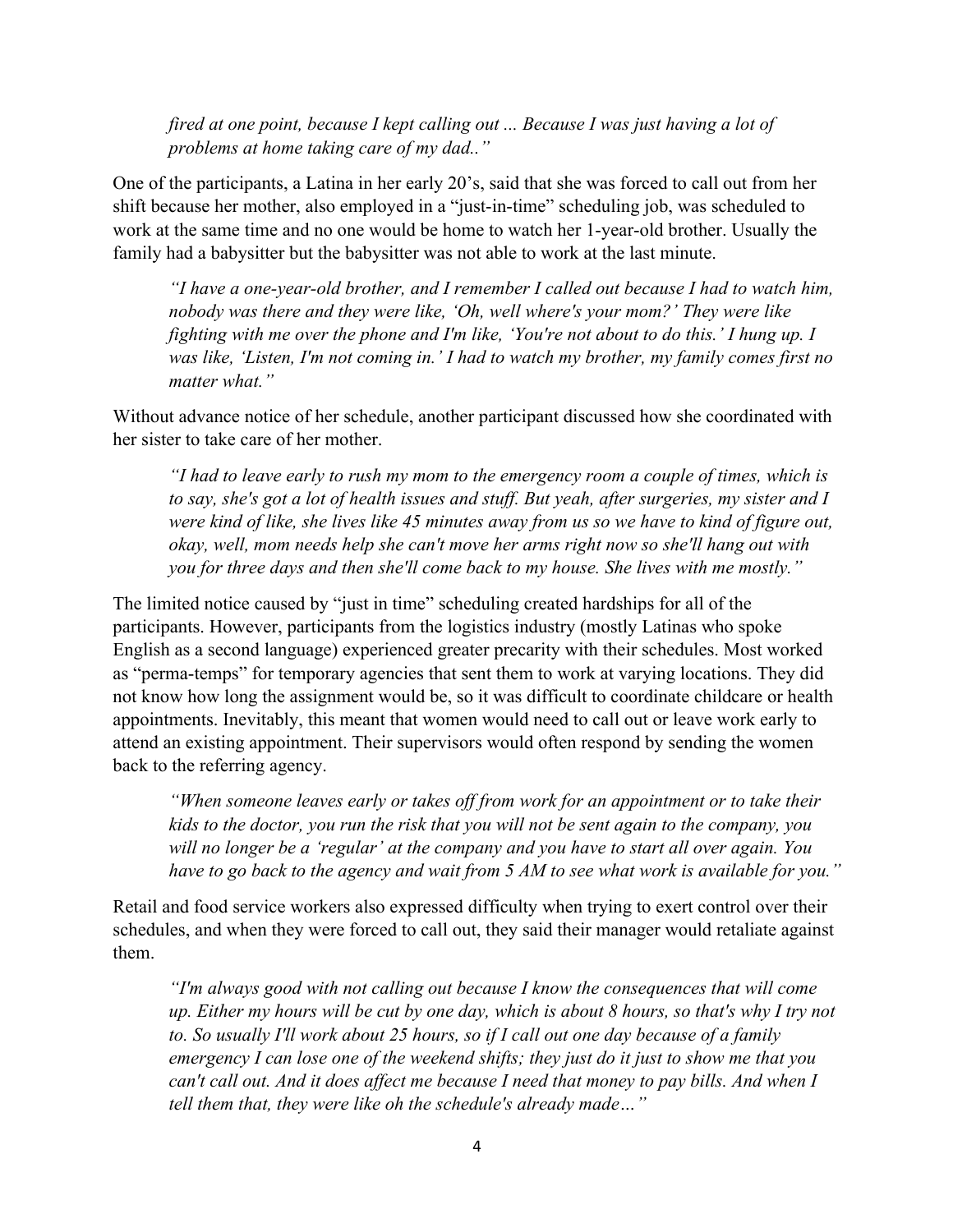These last-minute schedules constantly fluctuate, making it difficult for workers to juggle employment with other obligations.

# *Inflexible Schedules and Stress*

The inflexibility of most jobs to accommodate appointments or changes to childcare arrangements is a major driver of gender inequality in the workforce (Fuller, 2018). Women often seek out part-time work to allow for the additional carework and unpaid domestic work they perform (Henly & Lambert, 2014). Unfortunately, managers' expectations that employees maintain open availability, or be available to work many more hours than they actually were scheduled each period, greatly interfered with our participants' other obligations. In this context, open availability means that the employee must agree to accept shifts on any day of the week, at any time, and should not expect to have consistent days off. One of our participants explained that because of the long hours her store was open, she needed to maintain availability for approximately 133 hours per week. She explains the process of setting her availability:

*"I work at a big box retailer, and they make all coworkers fill out an availability form. And depending on what department you work in, there is a required number of hours that you are... That it's mandatory you fill out that availability for. And when you don't do it, they repeatedly make you fill it out again until it meets the hours that they want."*

Women from all three industries expressed frustration with their managers' and supervisors' expectations that they have open availability. Without consistent days off, the women in our focus groups had little ability to plan or schedule. Some of the women attending college felt they were intentionally deceived because they disclosed their school obligations when they were hired. However, soon after, their manager told them that they needed to work additional hours.

*"They always make it seem before you get the schedule for the semester, oh education's very important, we understand that, but then when you give them your availability, they start asking you, hey can you work more hours on the weekend? And that's when I would work all day on Saturdays, and half a day on Sunday. I would find myself exhausted… So they would just assume that I can do those hours and not even tell me."* 

Another woman felt compelled to drop out of college because she could not balance the pressure of her changing work hours and her coursework. Her family relied on her income to maintain secure housing and to pay the rent.

*"I had to drop out of college because I had a panic attack in my psychology class. I was working full-time and going to school full-time and my major was psychology- I love psychology. And we were talking about anxiety and guess what, I almost passed out. Everything started getting dark, I almost fell out of my desk, other students were looking at me funny, I'm like, oh my god, and I never went back because I couldn't do it. Plus at the time, I had to support my family and I couldn't pick school over work because otherwise my family, we'd be homeless again…"*

Because of the pressure to maintain open availability, our participants frequently relied on procedures to request time off for important events or appointments. Due to the vast availability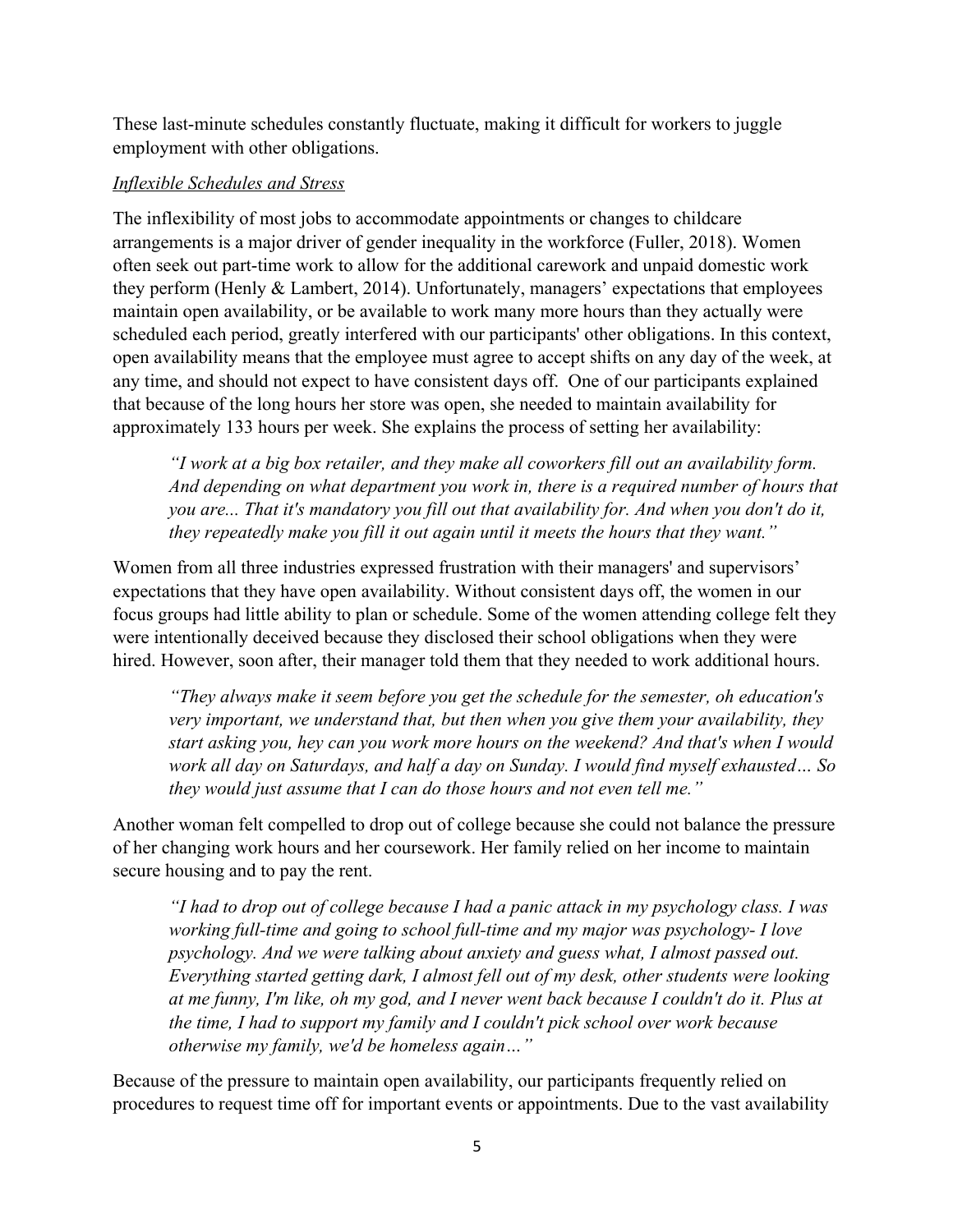our participants were required to maintain, time off requests were some of the only ways they could schedule important events in advance. The process for requesting time off varied among our participants: some employers required two weeks advance notice for requests, while for others it was 30 days. Retail employees often used a phone app to process time off requests but the majority of workers said requests were written in a desktop agenda or made by putting a note on a calendar.

Overwhelmingly, women in our focus groups said these requests were not honored. Despite following the procedure, more often than not, they would be scheduled for the day they requested off. For example, one of the workers describes how the requests were never really read or reviewed before the schedule was made.

*"I used to have managers that wouldn't let you have the time off unless you could find somebody to cover. And then people started doing that too much so then they stopped and they don't allow you to do it anymore so now you have to go to them and then they're like, 'Well, I don't have time for this.' Well like that's cool, I need to go to the doctor's, so..."*

Understanding that requests were rarely granted, participants said that they would have to speak directly with their manager to get time off. Women across all three industries said this contributed to a culture of favoritism where workers needed to garner favors from managers to get time off or better shifts. This environment is what Woods (2018) calls "flexible discipline," or an intentional disregard of formal policies so managers can grant favors to exert greater control over employees.

*"They choose when they want to enforce a rule and when they don't. When you need to request days off or need to come in late, they punish you by giving you the shifts no one wants. They also won't work with you to help you find coverage."*

Participants describe instances of managers refusing to change the posted schedule even when it seemed obvious to do so. A manager insisted on keeping one of our participants on the schedule even after she resigned. She reminded him of her end date, but he still called her and scolded her for not coming in to work. Other women had similar stories of excused absences like jury duty or other compulsory events where the manager refused to change the schedule. Research on retail managers links many of these practices to a need to contain labor costs (Lambert & Henly, 2010). Managers typically have limited advance notice of their monthly staffing hours.

Our participants described the use of "mock schedules," or consistently being asked to work hours and shifts that are never posted on the general schedule (Halpin, 2015). Workers complained that the posted schedule changed so many times that they stopped relying on it. The women in our focus groups said that they needed to keep checking in with their manager, verbally or by text, to make sure they knew when to come to work.

*"…flexibility is always for the benefit of them (the employer) not for us… so the schedule changes three times after it is posted and it doesn't matter if I have plans or appointments. If I have an issue or need time off it is always a big problem, but if they*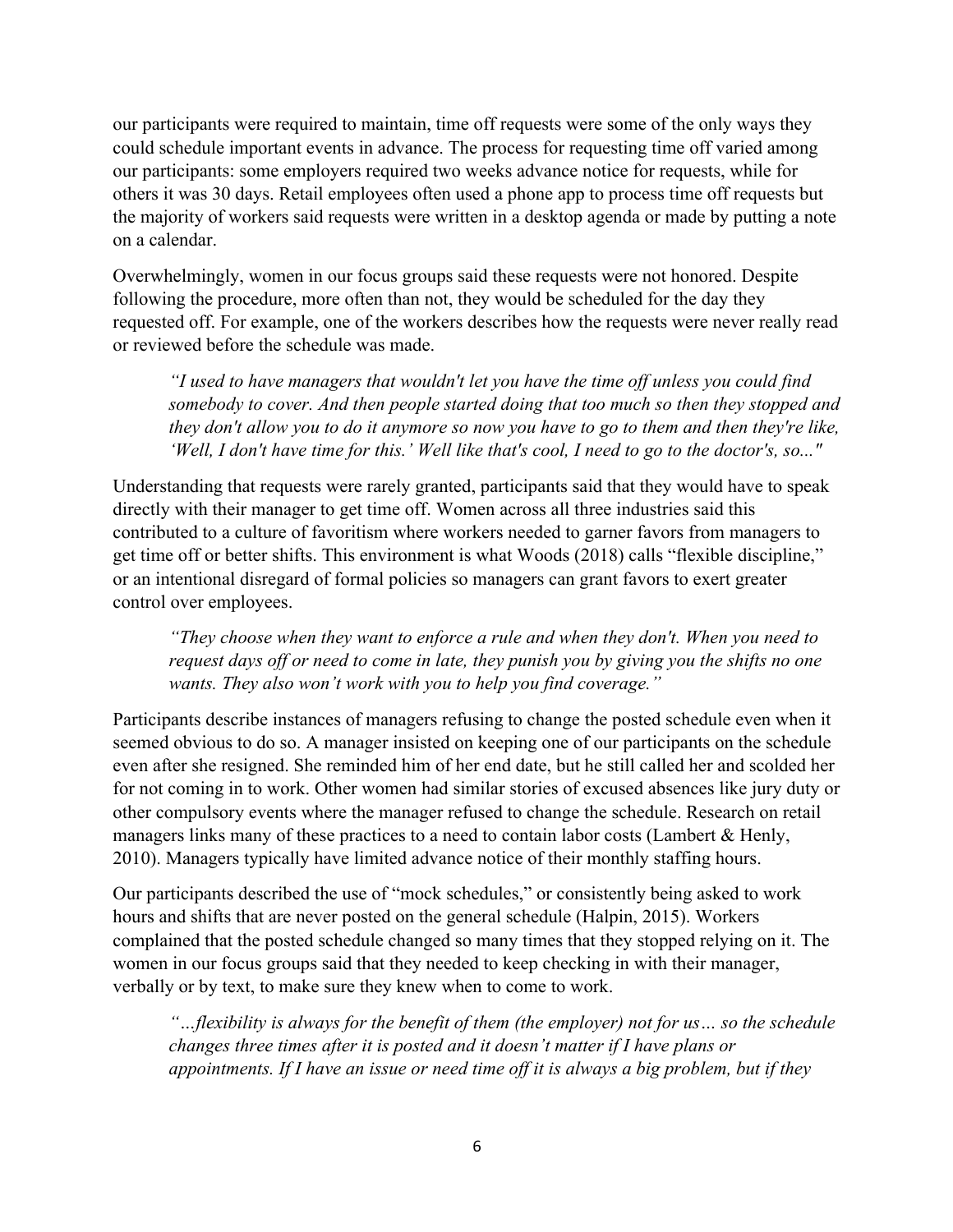# *need something last minute, I have to drop everything. One week we were notified that the schedule changed three times and that we should make sure to check it."*

The use of mock schedules contributes to overall chaos and confusion, causing women to rely on verbal discussions with their manager to verify their schedules. Women describe having to relinquish any formal guarantee of time off or expectation of advance notice of their workweek, and they are burdened with having to constantly reconfirm with their manager that they can have their assigned shifts. These circumstances put workers in a precarious situation because managers often forgot or disavowed verbal agreements in order to punish workers if they failed to comply with last-minute schedule changes or difficult shifts.

The culture of maintaining open availability and never calling out is in direct contrast with provisions in New Jersey's sick days law. New Jersey's law allows all workers, part-time and full-time, to accrue 1 hour per 30 hours worked, up to a maximum of 40 hours of leave per year. Many of our participants in retail and food service were unaware that they were eligible for New Jersey's paid sick days provisions. Among those who were aware, with the exception of a few participants from big retailers that had implemented hotlines and electronic record-keeping systems for sick days, our participants reported being discouraged from taking the time they had accrued. Several reported their supervisors demanding they physically come into work to prove they were sick so they could avoid a penalty.

*"You have to let them know, and sometimes, if you say you are vomiting, then they're going to be like, 'Oh you need to get a doctor's note. Or else it's a call out for no reason.' They get kind of nasty."*

#### *Bullying and Harassment*

When formal policies for time off requests, advance notice of schedules, and paid sick time are ignored, workers must rely on tenuous agreements with management to get the flexibility they need. However, work environments based on garnering favors from one's manager can make workers in low-wage industries more vulnerable to bullying and sexual harassment (Wood, 2018).

With constantly fluctuating schedules, workers rely on switching or picking up shifts with willing coworkers. Unfortunately, retail and food service are notorious for high turnover. Participants said their workplaces were chronically understaffed, limiting the possibility of trading shifts. Moreover, participants said that the workers employed the longest had informal seniority and would get the best shifts. Newly hired workers were given the worst shifts and had the least control over their schedules. This was a major reason why women who were unhappy with their current employer would not quit. Leaving meant making new relationships and garnering favors with a new manager who could possibly be more hostile.

*"But then someone else was speaking of these jobs have such a high turnover rate that they'll shame you into staying, but they don't really care. They know you're expendable, almost; I think that's why they also want your time to be so expansive, because they feel like, you know, anyone could kind of do this job and people need jobs"*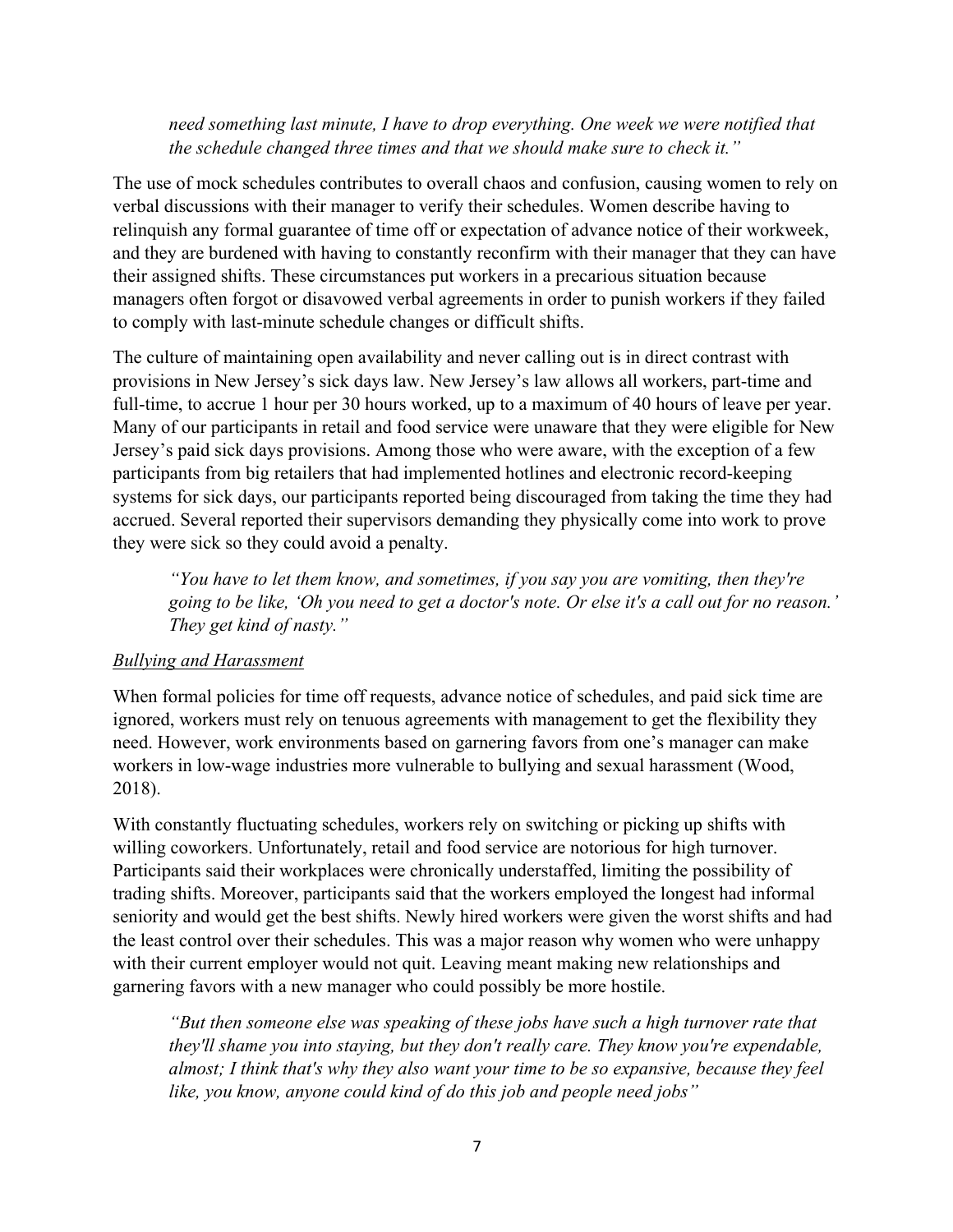Women in the logistics industry had the least control over their schedules and described having to wait at the referring agency without pay until they were given an assignment. These assignments did not have official start or end dates.

*"Here they talk about how you have to get in line outside the agency around 5:30 AM to be able to get assigned work and if you are at the end of the line you might be out of luck and get no work. And sometimes you have to wait until 9:00 AM since the agency is waiting to get a call from the factory, if there is work and if not, sorry, you have to go home."*

The threat of having to go back to the agency made women reluctant to question their managers. Perma-temp workers in logistics would often assume the costs of having to stay late, like paying a rideshare if public transportation stopped running at night, or paying childcare for late pickups, rather than tell the manager they needed to leave. Their main rationale for assuming these costs was that they wanted to become a permanent employee at the end of the assignment.

*"When my kid was little I had a babysitter…..I always had three babysitters so I had back up options. Because at work sometimes you are obligated to stay at work-- even if it's not really worth it because you have to pay more-- but you feel obligated to stay."*

Another woman in food service recounted an instance in which the lack of a formalized schedule caused discord between her and her fellow coworkers. Her boss verbally granted her request for time off but did not change the posted schedule. She then received harassing calls and texts from fellow workers saying that she put them in a "bad position" by calling out of work at the last minute. She believed her manager did not tell the other employees about her scheduled day off in retaliation for her request.

The need for scheduling favors and the great discretion managers have with administering policies make it difficult to challenge harassing and bullying behaviors in the workplace. Many women, especially in food service, described instances of sexual harassment by male customers who were in plain view of their male co-workers. These experiences were in conjunction with a highly sexualized atmosphere where women were told they were hired because they are young and attractive.

*"Because there was another employee that had been working there for a while and was scheduled from 5 Am to like 11 AM and that was perfect… I wanted those hours. But he was like we get more tips when there's a girl at the counter; so he didn't teach me how to do anything else, but would also do weird stuff like squeeze past me and put his hands on my shoulders."* 

*"Women who flirt with the managers get promoted more quickly and get paid more with better shifts."*

Another woman recounted an instance of being harassed by a customer in the store and her complaint was not taken seriously.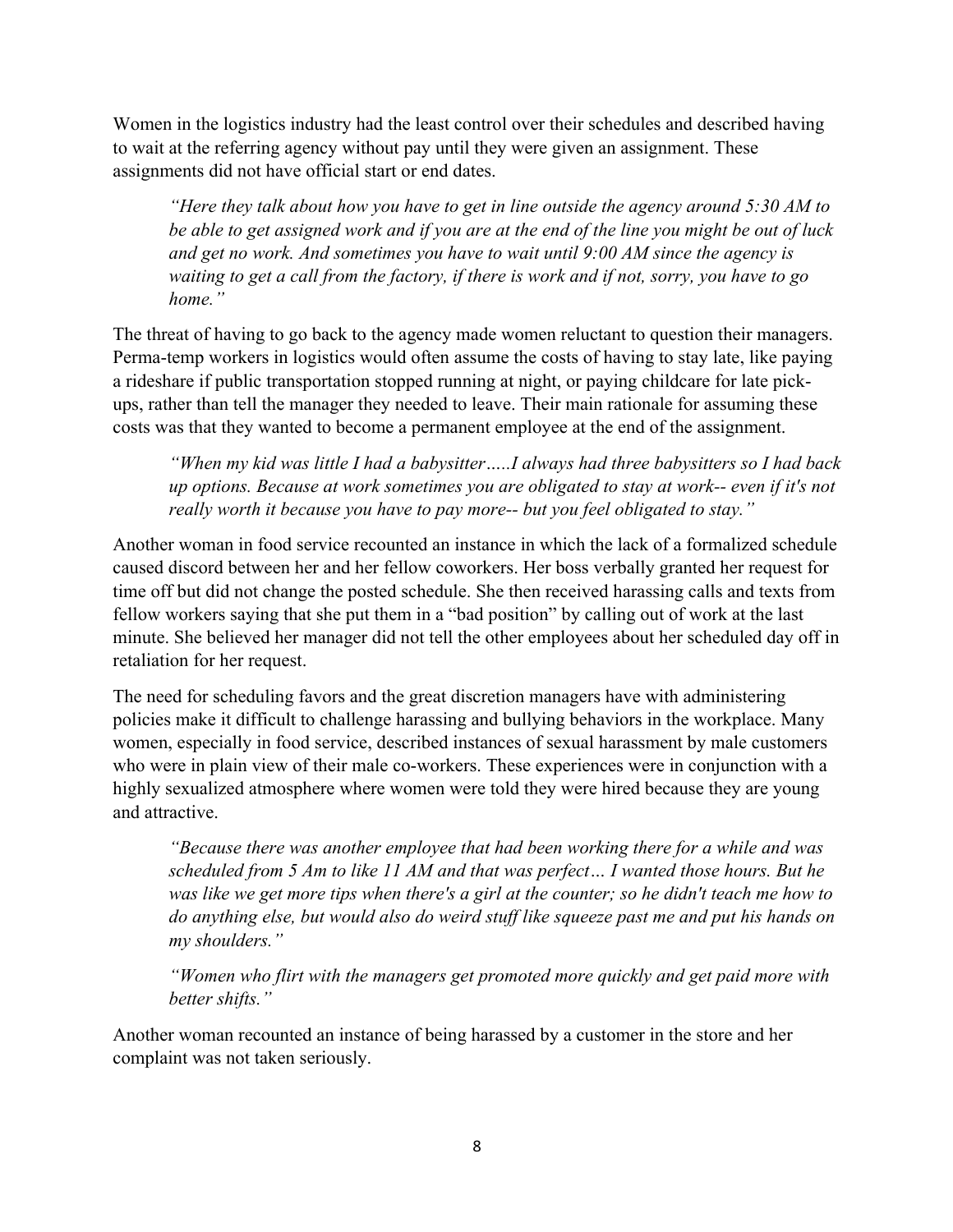*"And I told my manager- hey, I had a customer treating me really rudely - that cussed me out on the way out the store. He (the manager) checked the security cameras and told me I did nothing wrong but that wasn't what I asked him. So there was no protocol to deal with disruptive customers, especially when they were harassing employees. I felt like, I don't know, all the men are in on it, you know? It was just so really disgusting. I felt gross after that."*

Women were intimidated about challenging the sexualized environment in their workplaces because they believed their employer would retaliate by cutting their hours or giving them shifts that conflicted with their other responsibilities.

#### *Economic Security*

Women in our focus groups suffered economic instability from the uneven hours they worked from week to week. Participants also mentioned other economic consequences of unstable work that led to additional financial costs in their daily lives. As mentioned previously, participants offered up examples of direct costs like childcare and transportation where they had to pay extra because of their schedules.

*"I would be hopeful that I could pick up my kids on time. But the problem was if you cannot get home in time to pick them up, it costs extra money, another five dollars, and another five dollars, to pay the babysitter."*

Without a guaranteed number of work hours per week, budgeting was nearly impossible. Participants struggled with periods of being scheduled for too many hours and at other times not having enough hours.

*"At my job, I can work a double shift. They give us the option but they do not pay us double, they make us work the other shift with another agency."*

Having inconsistent hours also meant that women struggled with maintaining their eligibility for public benefits. In particular, women said that if their jobs gave them a sudden spike in hours around the holidays or other busy periods, they would need to fill out paperwork to requalify for Medicaid.

*"When I go to do an application (for Medicaid) and I have a pay stub that is for 40 hours it's as if it were for the whole year I was getting paid 40 hours a week but it was not like I was earning 40 hours all the time. I don't understand. If we work for an agency it's not a permanent job."*

When her hours were suddenly cut during a slow period in the summer, one woman relied on the food pantry at her college:

*"And like groceries, you have to pay for. But fortunately I was living on campus over the summer, and there were like resources for off-campus living... like the food pantry. You get a week's worth of groceries for free if you were a student."*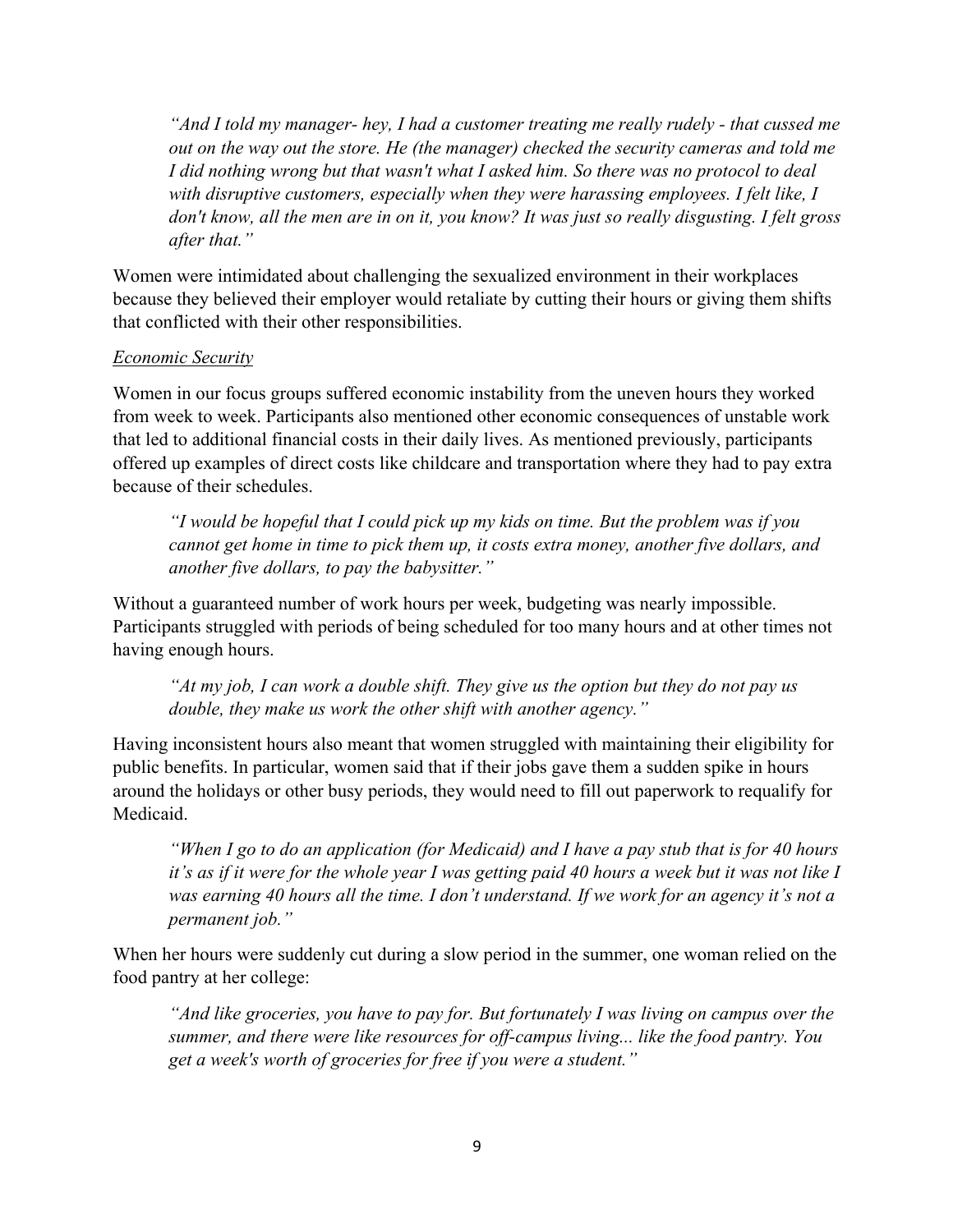Older workers discussed not being able to make rent or electricity bills in the winter months. This phenomenon was more prevalent among women in logistics who experienced long down periods between work placements.

Women who worked in unstable jobs for the majority of their lives said that they were struggling economically because they received fewer hours and their raises were not keeping up with rent and other costs. Many women mentioned wanting to pick up additional work because their jobs were not giving them enough hours, but they could not offer both jobs open availability. Some women said they started driving for Lyft and Uber because these were the only jobs that would fit in with their already unstable work schedule.

*"Yeah, because I want to do something different because I don't want to leave him (her son) with a sitter. I don't want to leave him with different people at night when I'm working, so that's why I had to look for another option."*

Women talk about not being able to advance out of low-quality jobs due to their difficult schedules. They have tried to develop their professional skills for better work but feel stuck because they need to maintain their current income streams. Low-quality jobs frequently offer few opportunities for within-firm advancement and inhibit workers' ability to upskill and search for better work (Lambert & Haley-Lock 2004). College-aged women participants, predominantly in retail, had been working since they were in high school. They report that the work disrupted their lives for years. Many feared that these jobs kept them from engaging in internships and other school activities that could propel them into better careers.

*"And I think about often, the jobs I'm doing before and while getting my degree and if they're related at all. And if an actual professional employer who's in my field that I want to be in, is going to take me seriously or not because they're like, so your only vocational experience is, you know, point of register systems? I think about that a lot. Am I spending too much time on jobs trying to focus on making ends meet? And not trying to focus on jobs that could maybe propel me and give me some kind of upward mobility. Like not just working dead-end jobs. But when you need money, the dead-end jobs are how you make ends meet."*

Others said that hourly jobs have hurt them academically because they are pressured to work more than they can. Some of the college-aged participants said they had agreed to work more hours over the summer but could not negotiate fewer hours once the school year resumed. They felt that their ability to balance work with school was hindered by their fluctuating hours.

*"It was all over the place, like really unsteady. One week, you'd have a lot of hours and one week, you won't. I remember my first job, it was like kind of balanced, you know, like of course the summer I'm not really doing much, I can like work more. It was like always under 30 hours. But I remember my second job, it was 40 or more, even on school days. Every week that I like worked there, I was doing more than 40 hours."*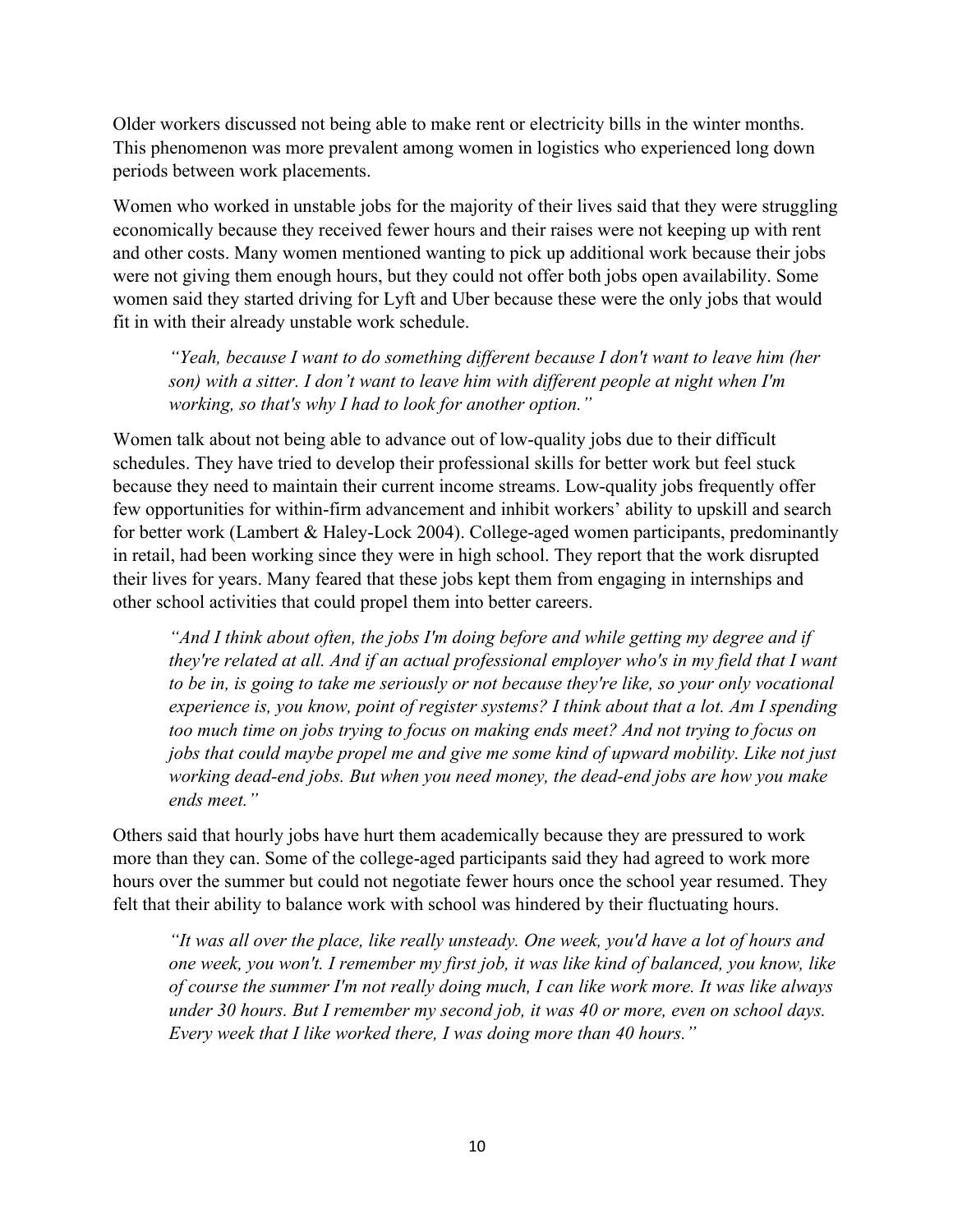# **Conclusions**

Unstable schedules complicate the lives of many low-wage workers. In this study, we highlight how women working in retail, food service, and the logistics industries struggle to comply with their employers' demands for open availability, fluctuating work hours, and last-minute requests to change shifts. Employers use these scheduling practices to maximize their own power. Employees are at the mercy of such policies. Employers use and post schedules that are at best suggestions for the coming week because they change so frequently.

Workers who do not enjoy predictable schedules are often forced to make difficult choices. Participants in this study reported frustration with having to cancel doctor's appointments, pay late fees at childcare pick up, and inadvertently letting co-workers down when they were unable to meet the demands of last-minute schedule notices and changes. Workers who were balancing participation in higher education with paid work shared feelings of defeat and being stuck when having to miss a class or lose a job which they needed to pay their bills.

For most workers, including those who have a great deal of autonomy and flexibility in their work lives, planning and coordinating care for children and aging family members is a challenge. For low-wage workers managing unpredictable schedules, ensuring that their families are safe, healthy and well cared for, the challenge becomes even more acute. And for women who have relatives or children with disabilities, the stress of trying to maintain employment and attend to their loved one's needs created an overall feeling of despair.

The women in our focus groups represented a variety of ages and family arrangements. Despite these differences, they were all concerned with feeling trapped in a cycle of dead-end work because they could not juggle work with any other competing demands. When women could not comply with the requirements like constant open availability, schedules that changed daily or requests to work extra hours at the end of a shift last minute, they were pressured to quit or confronted with a reduction in hours.

# **Recommendations**

Our focus group evidence contributes to a richer understanding of the effects of unstable schedules on women workers, especially women of color, and their ability to meet their responsibilities. These challenges are not without solutions and below we offer a range of pathways to consider as well as some specific steps New Jersey stakeholders can act upon.

Participants in our study explain how schedule instability leads to economic hardship because of limited opportunity for career growth and fluctuating paychecks. Research has indicated that women of color often experience the worst schedules (Schneider & Harknett, 2019). Widespread implementation of fair scheduling practices may help address racial inequalities. Evaluation research would be needed to understand if implementation of fair scheduling practices lives up to its promise to help correct this type of workplace inequality.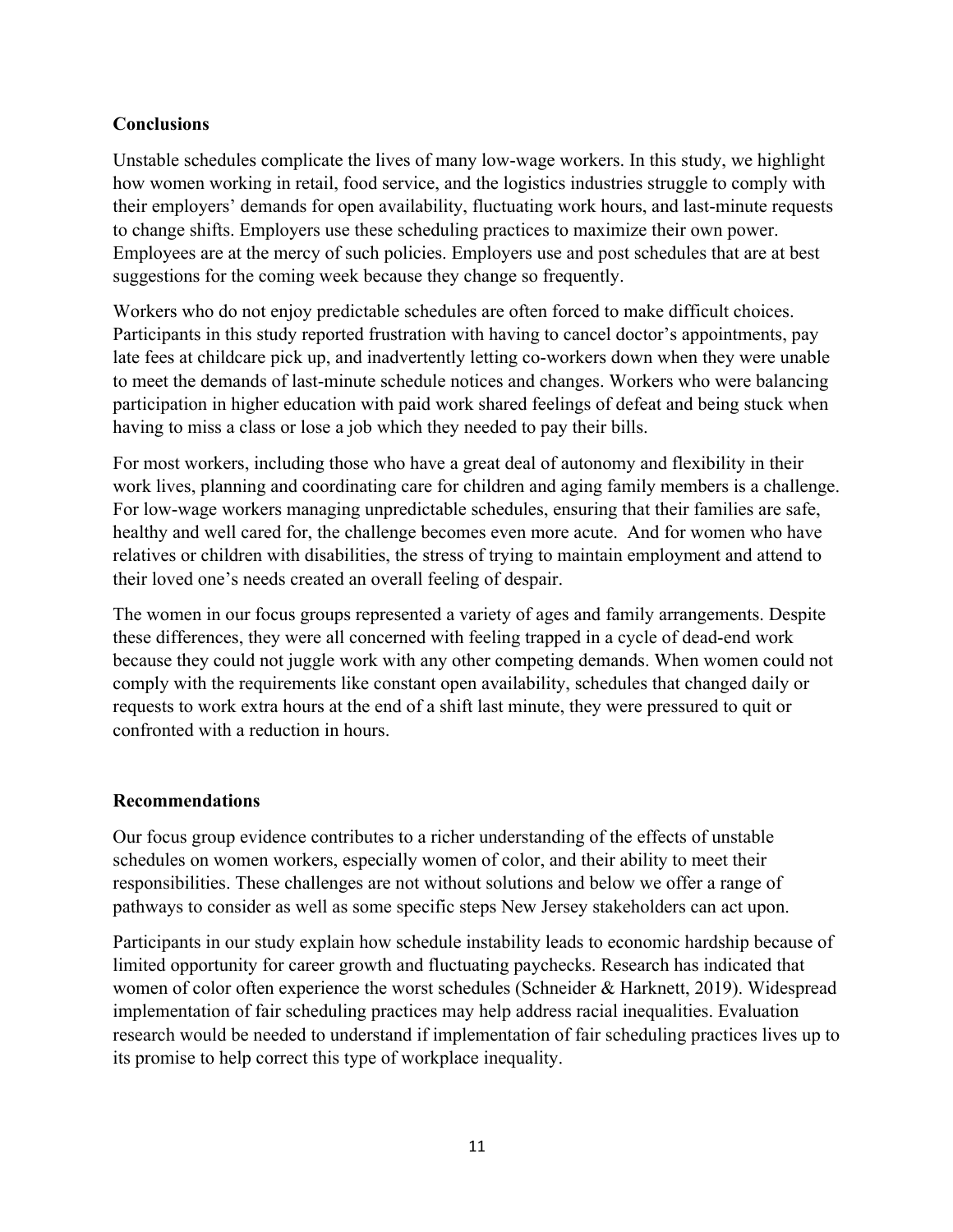Fair Workweek legislation is gaining support across the country. Municipal Fair Workweek laws have passed in New York, Seattle, San Francisco, San Jose, Philadelphia, and Chicago. Oregon is the first state to pass statewide fair scheduling legislation. Research is currently underway to evaluate the implementation of Seattle's Secure Scheduling Ordinance (Haley-Lock et. al., 2018). Collection of baseline data in New Jersey could prove valuable in informing and evaluating effectiveness of any legislative efforts in the State aimed at achieving predictable scheduling.

Workers and employers can benefit when employees have advance notice of their schedules, regular predictable shifts, and a minimum number of hours per week. Employers can reduce turnover and increase employee loyalty by offering workers predictable schedules (Williams, et. al. 2018; Boushey & Glynn, 2012). With more employers experimenting with stable scheduling practices, research partnerships with employers to understand the benefits and challenges of implementing these policies would go a long way toward informing practitioners and policy makers about what works.

We recommend that government agencies and policymakers, employers, industry groups, worker advocates, researchers, and practitioners do more to help workers with unstable schedules.

- Workplaces should ensure advance notice of schedules, and reject the practice of "open" availability," so that workers can set health appointments, attend classes, and schedule childcare.
- Scheduling software that drives "just in time" scheduling should be programmed to give managers and employees reasonably predictable staffing hours.
- Employers can offer group communication tools that employees can use, or maintain standby lists that facilitates workers taking time off.
- Firms that have implemented stable scheduling practices can consider requiring that their own policies be followed throughout the supply chain.
- New Jersey should consider legislative action that advances fair work week schedules and strengthens the ability of low wage workers to budget and plan.
- New Jersey should consider requiring staffing agencies to give each temporary employee certain information in writing about each new assignment, including a description of the work, the location and number of hours, so that workers can make informed decisions about these assignments.
- While some retailers have ended on-call scheduling, legislative solutions to support oncall workers through some level of remuneration could be explored.
- We encourage worker advocates and organizers to continue documenting instances of workplace violations, including sexual harassment, and empower workers to understand and utilize their rights.
- We also encourage the New Jersey Department of Labor and Workforce Development to expand outreach and implementation efforts on New Jersey's Earned Sick Days law.
- Researchers and employers should partner to implement and evaluate workplace policies that provide consistent schedules so that employers can benefit from documented best practices in this area.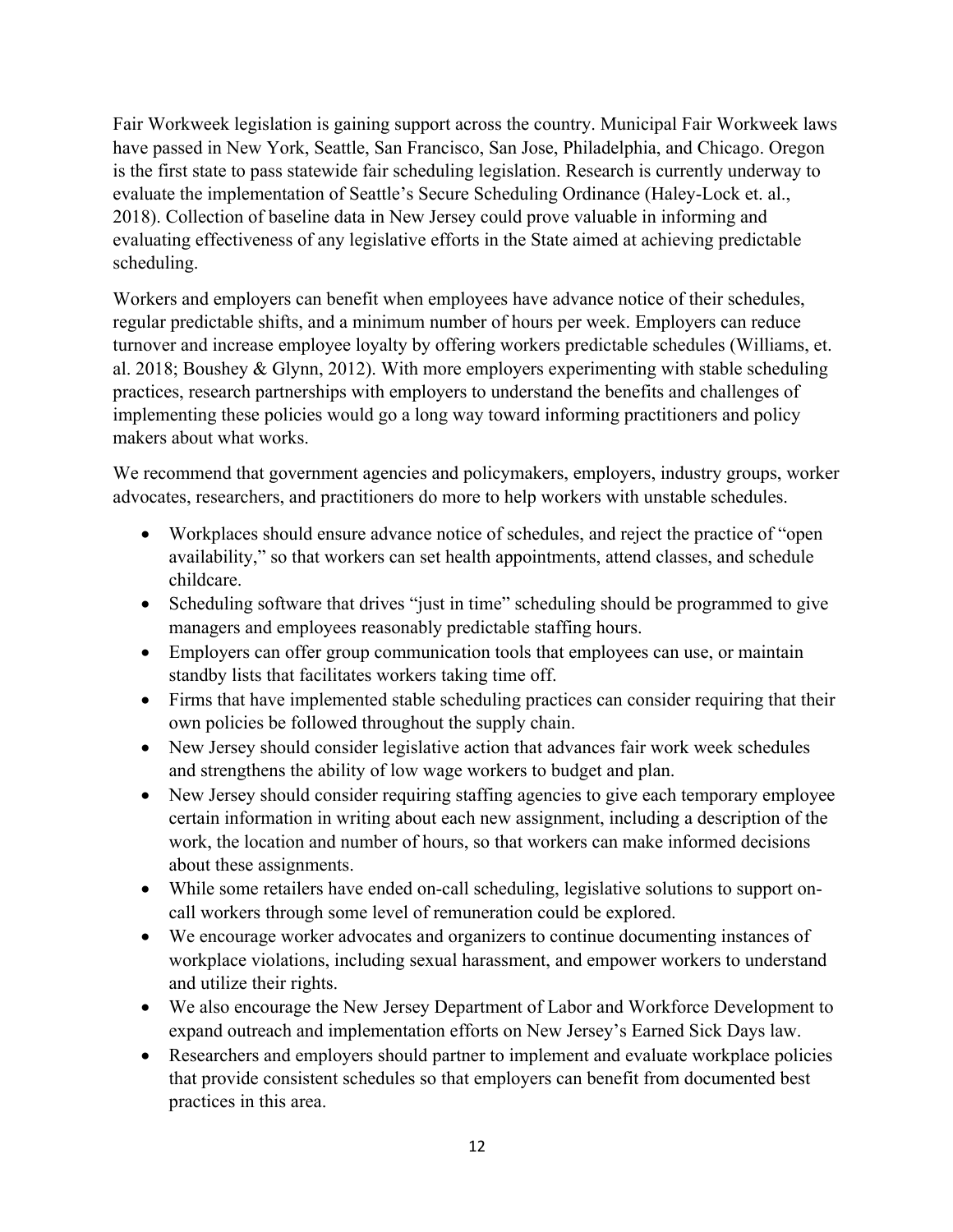Recommendations in this report are grounded in our understanding of the best available research evidence and are informed by the voices and experiences of workers in this study. In addition to the above recommendations, we encourage dialogue across stakeholders and affected workers and industries for the purpose of improving the working conditions and lives of low wage workers in New Jersey through identification of enhanced workplace/industry practices. We also encourage the development of evidence-informed policy solutions.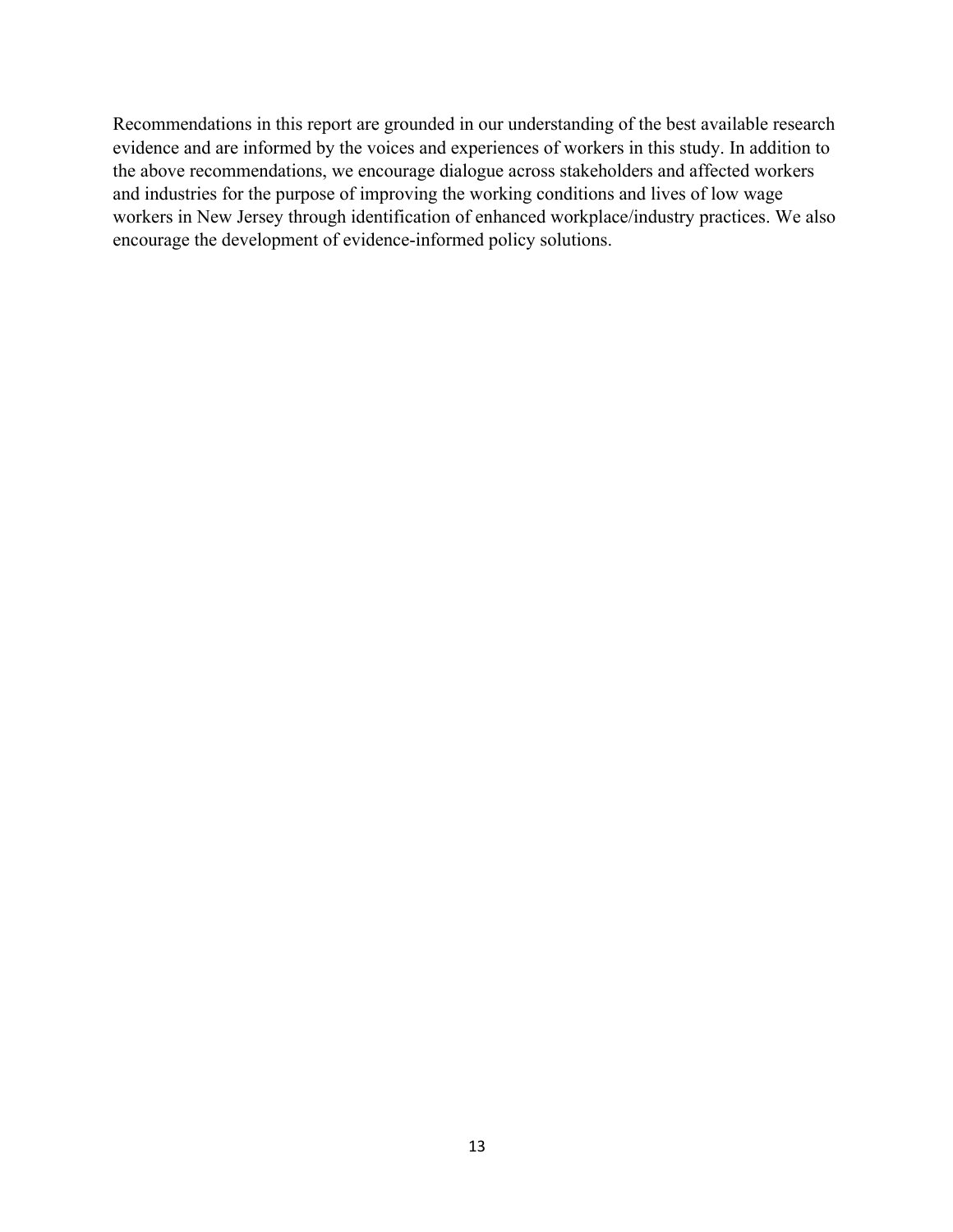#### **References**

- Alexander, C., Haley-Lock, A., & Ruan, N. (2015). Stabilizing Low-Wage Work. Harvard Civil Rights-Civil Liberties Law Review, (1), 1–48.
- Alvarez, C. H., Loustaunau, L., Petrucci, L., & Scott, E. (2019). Impossible Choices: How Workers Manage Unpredictable Scheduling Practices. Labor Studies Journal, 0160449X19835041. https://doi.org/10.1177/0160449X19835041
- Appelbaum, E., Bernhardt, A. D., & Murnane, R. J. (2003). Low-wage America: How employers are reshaping opportunity in the workplace. New York: Russell Sage.
- Bureau of Labor Statistics, U.S. Department of Labor, Occupational Outlook Handbook, New Jersey – May 2018 OES State Occupational Employment and Wage Estimates. Retrieved from Bureau of Labor Statistics website: https://www.bls.gov/oes/2018/may/oes\_nj.htm
- Boushey, H., & Glynn, S. J. (2012). There Are Significant Business Costs to Replacing Employees. Center for American Progress.
- Fuller, S. (2018). Segregation across Workplaces and the Motherhood Wage Gap: Why Do Mothers Work in Low-Wage Establishments? Social Forces, 96(4), 1443–1476. https://doi.org/10.1093/sf/sox087
- Golden, L. (2015). Irregular Work Scheduling and Its Consequences (SSRN Scholarly Paper No. ID 2597172). Retrieved from Social Science Research Network website: https://papers.ssrn.com/abstract=2597172
- Halpin, B. W. (2015). Subject to Change Without Notice: Mock Schedules and Flexible Employment in the United States. Social Problems, 62(3), 419–438. https://doi.org/10.1093/socpro/spv008
- Henly, J. R., & Lambert, S. J. (2014). Unpredictable Work Timing in Retail Jobs: Implications for Employee Work–Life Conflict. ILR Review, 67(3), 986–1016. <https://doi.org/10.1177/0019793914537458>
- Lambert, S. J., & Henly, J. R. (2010). Work Scheduling Study: Managers' Strategies for Balancing Business Requirements with Employee Needs: Manager Survey Results. The University of Chicago.
- Henly, J. R., Shaefer, H. L., & Waxman, E. (2006). Nonstandard Work Schedules: Employer‐ and Employee‐Driven Flexibility in Retail Jobs. Social Service Review, 80(4), 609–634. https://doi.org/10.1086/508478
- Lambert, S. J., & Haley-Lock, A. (2004). The organizational stratification of opportunities for work-life balance. Community, Work & Family, 7(2), 179–195. https://doi.org/10.1080/1366880042000245461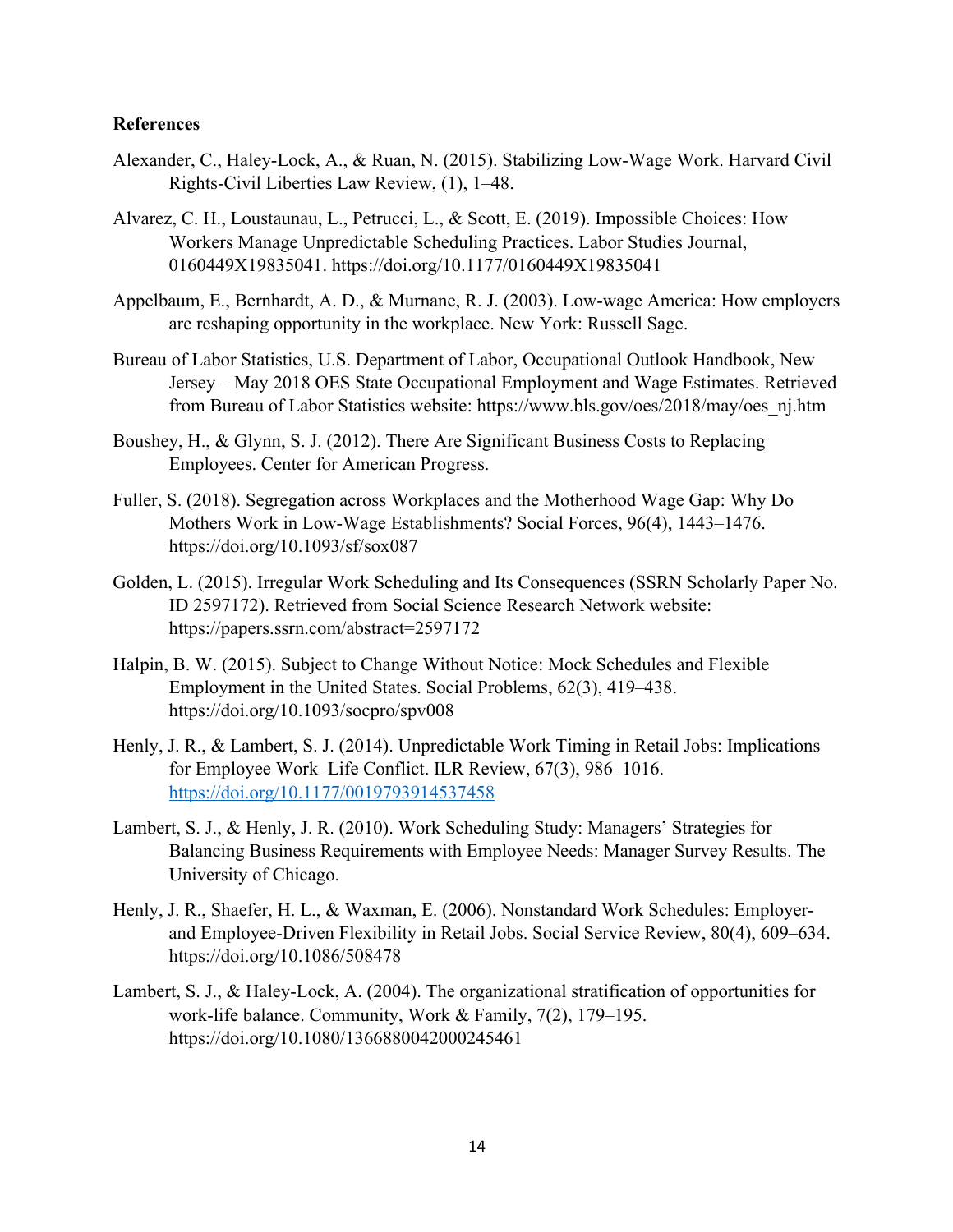- McCrate, E. (2005). Flexible Hours, Workplace Authority, and Compensating Wage Differentials in the US. Feminist Economics, 11(1), 11–39. <https://doi.org/10.1080/1354570042000332588>
- Padin, L. (2019). Lasting Solutions for America's Temporary Workers. Retrieved from National Employment Law Project website: https://www.nelp.org/publication/lasting-solutionsamericas-temporary-workers/
- Sen, A., & Razza, C. (2015). Hour by Hour: Women in Today's Workweek. Retrieved from Center for Popular Democracy website: https://populardemocracy.org/news/publications/hour-hour-women-today-s-workweek
- Schneider, D., & Harknett, K. (2019). It's About Time: How Work Schedule Instability Matters for Workers, Families, and Racial Inequality. Retrieved from https://shift.berkeley.edu/its-about-time-how-work-schedule-instability-matters-forworkers-families-and-racial-inequality/
- Ton, Z. (2014). The Good Jobs Strategy: How the Smartest Companies Invest in Employees to Lower Costs and Boost Profits (1 edition). Amazon Publishing.
- Williams, J. C., Lambert, S. J., Kesavan, S., Fugiel, P. J., Ospina, L. A., Rapoport, E. D., McCorkell, L. (2018). Stable scheduling increases productivity and sales: The Stable Scheduling Study. University of California Hastings College of the Law, University of Chicago School of Social Service Administration, University of California Kenan-Flagler Business School.
- Wood, A. J. (2018). Powerful Times: Flexible Discipline and Schedule Gifts at Work. Work, Employment and Society, 32(6), 1061–1077. https://doi.org/10.1177/0950017017719839